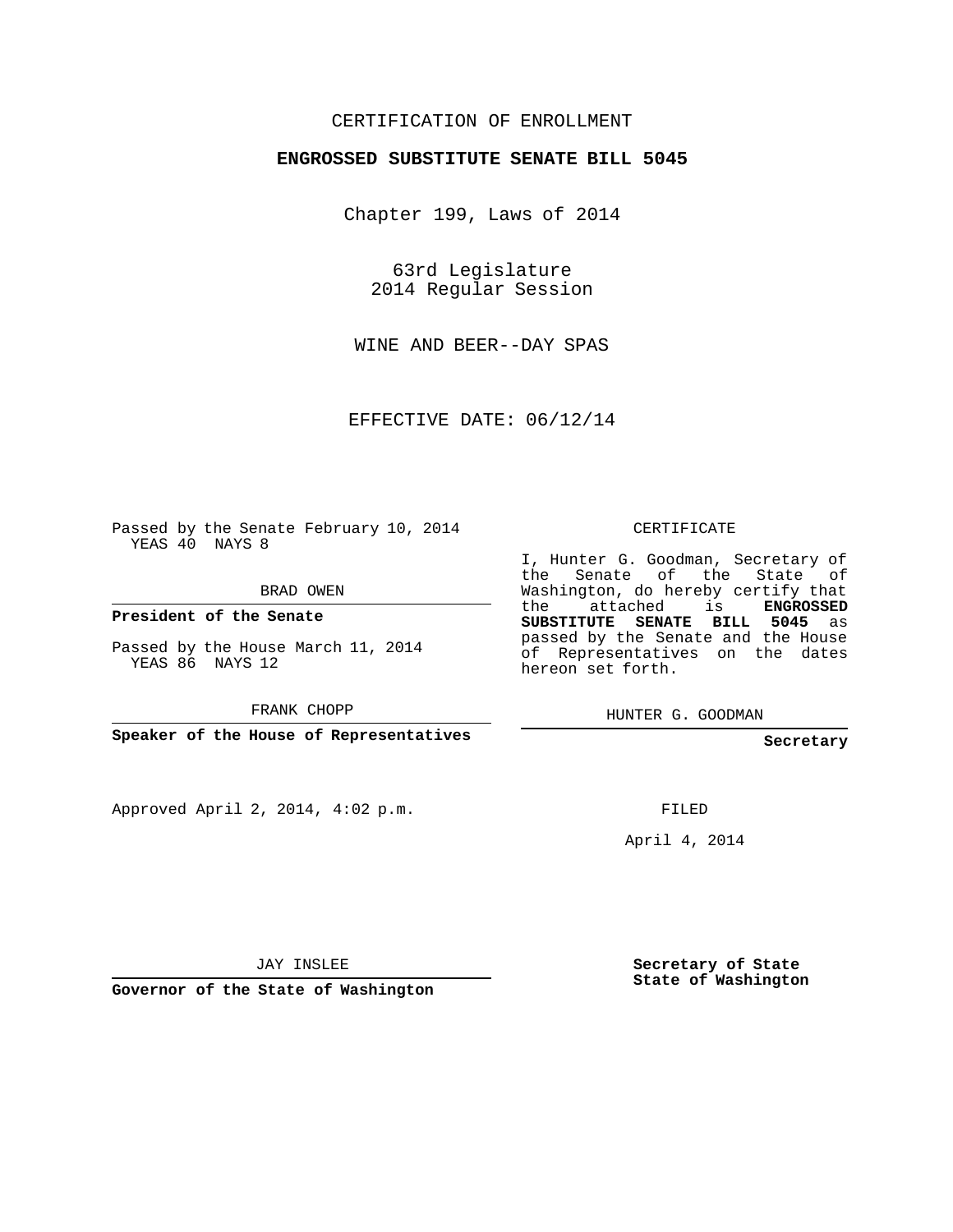## **ENGROSSED SUBSTITUTE SENATE BILL 5045** \_\_\_\_\_\_\_\_\_\_\_\_\_\_\_\_\_\_\_\_\_\_\_\_\_\_\_\_\_\_\_\_\_\_\_\_\_\_\_\_\_\_\_\_\_

\_\_\_\_\_\_\_\_\_\_\_\_\_\_\_\_\_\_\_\_\_\_\_\_\_\_\_\_\_\_\_\_\_\_\_\_\_\_\_\_\_\_\_\_\_

Passed Legislature - 2014 Regular Session

## **State of Washington 63rd Legislature 2014 Regular Session**

**By** Senate Commerce & Labor (originally sponsored by Senators Keiser, Honeyford, Kohl-Welles, and Frockt)

READ FIRST TIME 02/19/13.

 AN ACT Relating to the creation of a permit to allow day spas to offer or supply without charge wine or beer by the individual glass to a customer for consumption on the premises; and adding a new section to chapter 66.20 RCW.

BE IT ENACTED BY THE LEGISLATURE OF THE STATE OF WASHINGTON:

 NEW SECTION. **Sec. 1.** A new section is added to chapter 66.20 RCW to read as follows:

 (1) There shall be a permit known as a day spa permit to allow the holder to offer or supply without charge, wine or beer by the individual glass to a customer for consumption on the premises. The customer must be at least twenty-one years of age and may only be offered wine or beer if the services he or she will be receiving will last more than one hour. Wine or beer served or consumed shall be purchased from a Washington state licensed retailer. A customer may consume no more than one six ounce glass of wine or one twelve ounce glass of beer per day under this permit. Day spas with a day spa permit may not advertise the service of complimentary wine or beer and may not sell wine or beer in any manner. Any employee involved in the